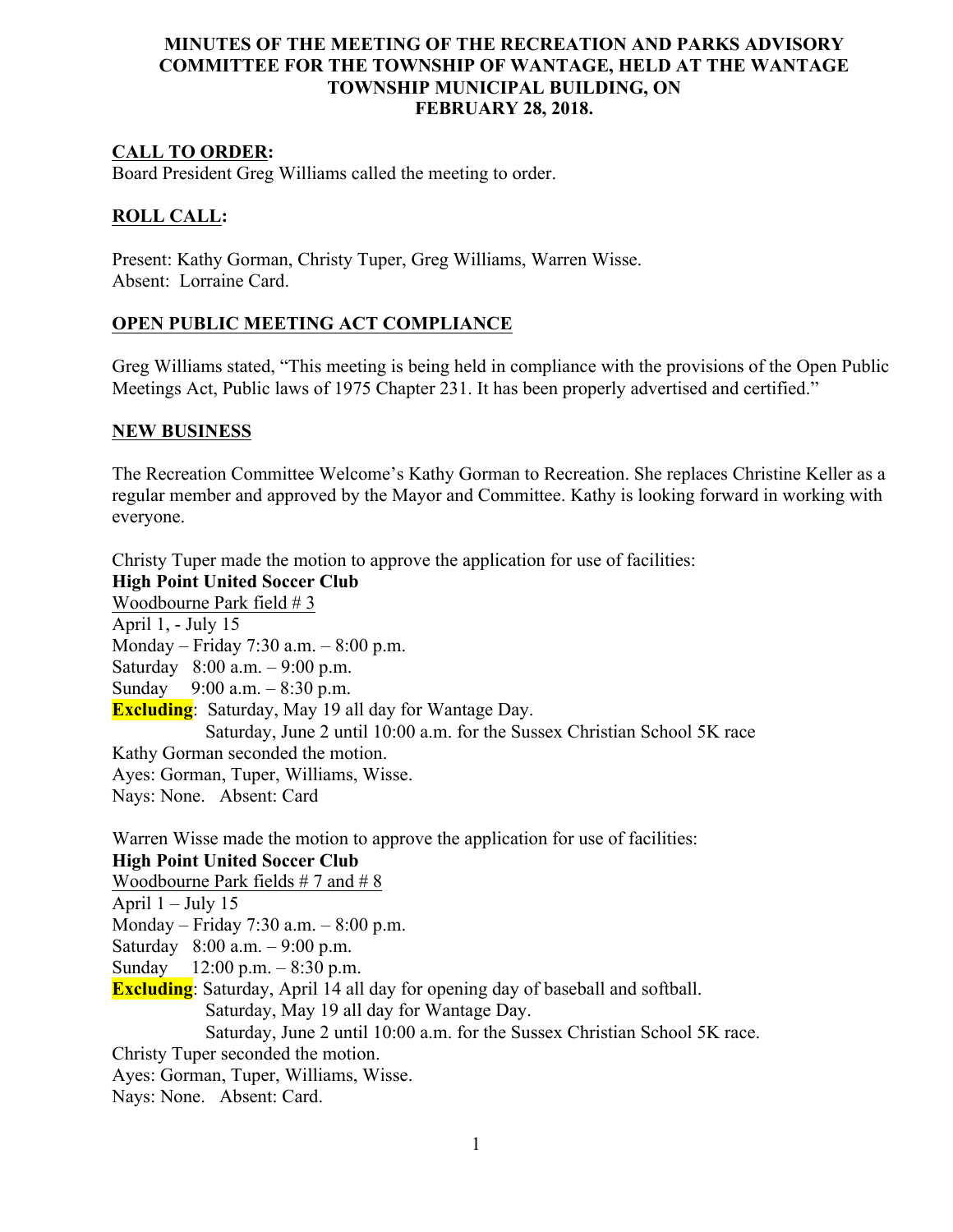Christy Tuper made the motion to approve the application for use of facilities: **Sussex Christian School – 5K** Woodbourne Park June 2, 2018 Saturday 6:00 a.m. – 10:00 a.m. Park will be closed 8:45 a.m. until 10:00 a.m. Warren Wisse seconded the motion. Ayes: Gorman, Tuper, Williams, Wisse. Nays: None. Absent: Card.

Christy Tuper made the motion to approve the application for use of facilities: **Opening Day** - **Sussex \ Wantage Softball and Baseball** Woodbourne Park field  $# 4, # 5$  and football fields  $# 7$  and  $# 8$ Saturday April 14 – 7:00 a.m. – 6:00 p.m. Kathy Gorman seconded the motion. Ayes: Gorman, Tuper, Williams, Wisse. Nays: None. Absent: Card.

Kathy Gorman made the motion to approve the application for use of facilities: **Sussex Wantage Softball** Woodbourne Park field # 1, # 2 April 1, - July 1 Monday – Friday 5:00 p.m. –  $8:00$  p.m. Saturday – Sunday 8:00 a.m. - 8:00 p.m. **Excluding**: Saturday, April 14 all day for opening day of baseball and softball. Saturday, May 19 all day for Wantage Day. Saturday, June 2 until 10:00 a.m. for the Sussex Christian School 5K race. Christy Tuper seconded the motion. Ayes: Gorman, Tuper, Williams, Wisse. Nays: None. Absent: Card. Warren Wisse made the motion to approve the application for use of facilities: **North Jersey Rattlers- Sussex County Travel Baseball** Woodbourne Park field # 4 April  $3, -$  June 28 Tuesday and Thursday  $6:00$  p.m.  $-8:00$  p.m. (Field usage will be worked out with Little League Baseball and High Point Travel Baseball.) Christy Tuper seconded the motion.

Ayes: Gorman, Tuper, Williams, Wisse.

Nays: None. Absent: Card.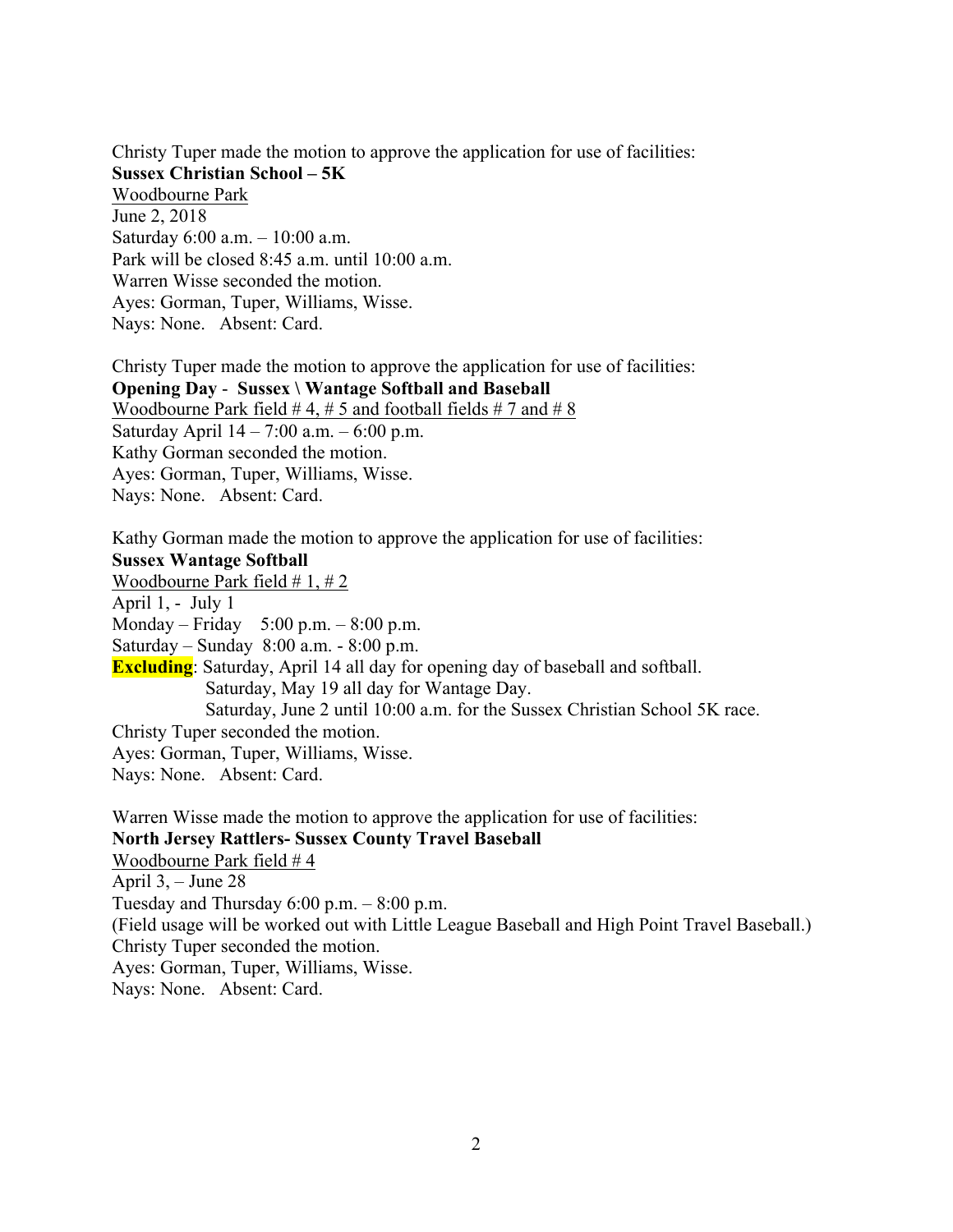Christy Tuper made the motion to approve the application for use of facilities: **Sussex Wantage Little League Baseball** Lott Road fields  $\#1, 2, 3 \& 4$  t-ball April 1, – June 30 Monday- Friday 5:00 p.m. – 8:00 p.m. Saturdays 9:00 a.m. – 8:00 p.m. (Field usage worked out with High Point Travel Baseball.) Warren Wisse seconded the motion. Ayes: Gorman, Tuper, Williams, Wisse. Nays: None. Absent: Card.

Kathy Gorman made the motion to approve the application for use of facilities: **Sussex Wantage Little League Baseball** Woodbourne Park field #4 April 1, – June 30 Monday- Friday 5:00 p.m. – 8:00 p.m. Saturdays 9:00 a.m. – 8:00 p.m. (Field usage worked out with High Point Travel Baseball and North Jersey Rattlers Travel Baseball.) **Excluding**: Saturday, April 14 all day for opening day of baseball and softball. Saturday, May 19 all day for Wantage Day. Saturday, June 2 until 10:00 a.m. for the Sussex Christian School 5K race. Warren Wisse seconded the motion. Ayes: Gorman, Tuper, Williams, Wisse. Nays: None. Absent: Card.

Christy Tuper made the motion to approve the application for use of facilities: **High Point Travel Baseball** Woodbourne Park field #4 April  $1, -$  July 31 Monday – Friday 4:00 p.m. – 6:00 p.m. Sundays- 8:00 a.m. – 6:00 p.m. (Field usage worked out with Little League Baseball and North Jersey Rattlers Travel Baseball.) **Excluding**: Saturday, April 14 all day for opening day of baseball and softball. Saturday, May 19 all day for Wantage Day. Saturday, June 2 until 10:00 a.m. for the Sussex Christian School 5K race. Kathy Gorman seconded the motion. Ayes: Gorman, Tuper, Williams, Wisse.

Nays: None. Absent: Card.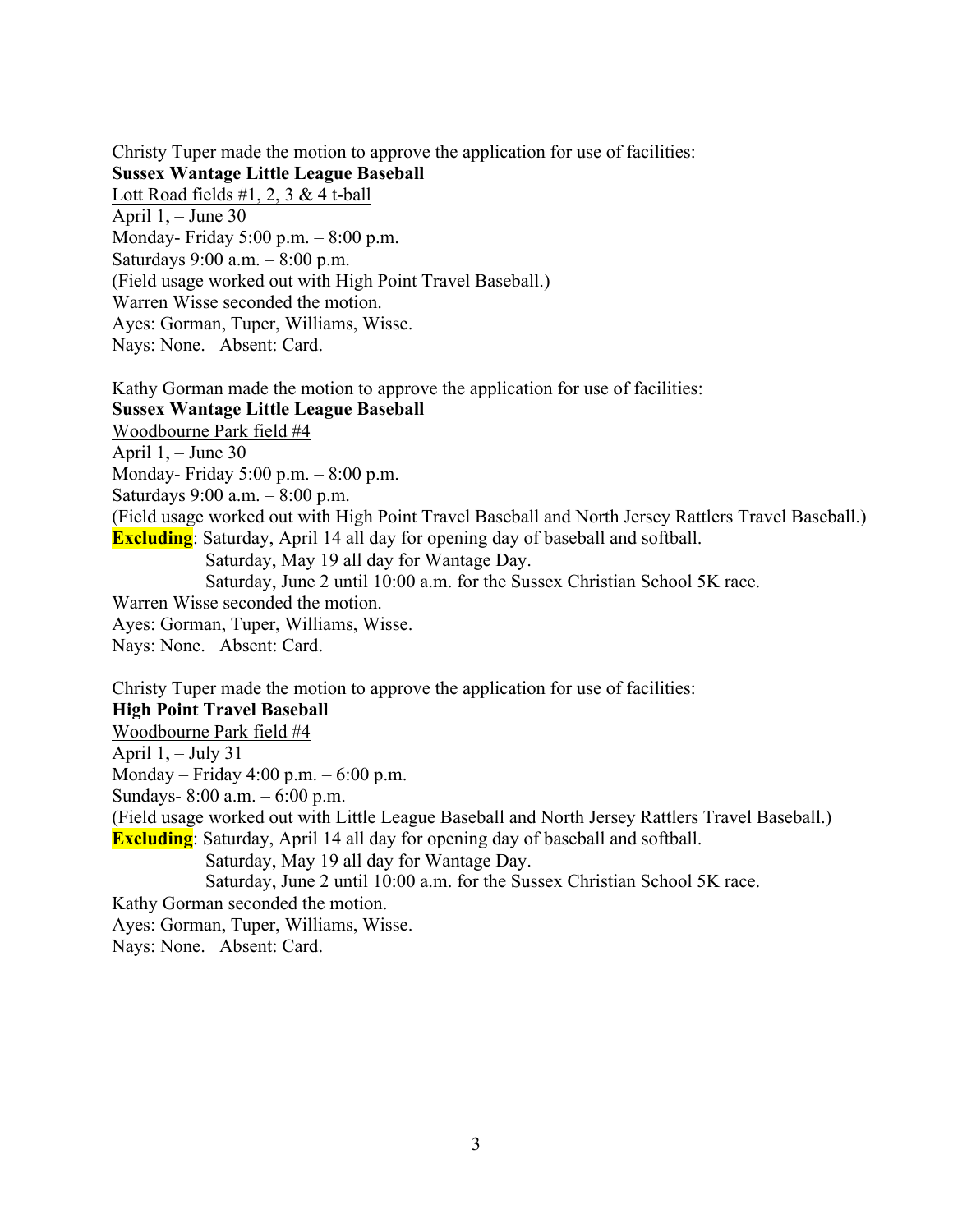Christy Tuper made the motion to approve the application for use of facilities: Application for use of facilities: **Sussex County YMCA Flag Football** Woodbourne Park field #7 April 8, April 15 April 22, April 29 May 6, May 13, May 20 June 3, June 10, June 17, June 24, July 1, July 8. Sunday mornings 8:00 a.m. – 11:45 a.m. Warren Wisse seconded the motion. Ayes: Gorman, Tuper, Williams, Wisse. Nays: None. Absent: Card.

Warren Wisse made the motion to approve the application for use of facilities: **North Jersey Flag Football Association** Woodbourne Park field #8 April 8, April 15 April 22, April 29 May 6, May 13, May 20 June 3, June 10, June 17, June 24, July 1, July 8. Sunday mornings 8:00 a.m.  $-12:00$  p.m. Kathy Gorman seconded the motion. Ayes: Gorman, Tuper, Williams, Wisse. Nays: None. Absent: Card.

Christy Tuper made the motion to approve the application for use of facilities: **Girls on the Run NJ North- Practice 5K** Woodbourne Park -Path Area May 3, 2018 Thursday  $3:30 \text{ p.m.} - 6:00 \text{ p.m.}$ Rain date -Tuesday, May 8  $3:30$  p.m.  $-6:00$  p.m. Warren Wisse seconded the motion. Ayes: Gorman, Tuper, Williams, Wisse. Nays: None. Absent: Card.

Christy Tuper mentioned to all sports to delay the use of the fields in the parks if the fields are in bad condition and to wait until the fields are dry.

#### **OLD BUSINESS**

Warren Wisse said, the Yankee bus trip is scheduled for Sunday, April 8, 2018 at 1:05 p.m. against the Baltimore Orioles.